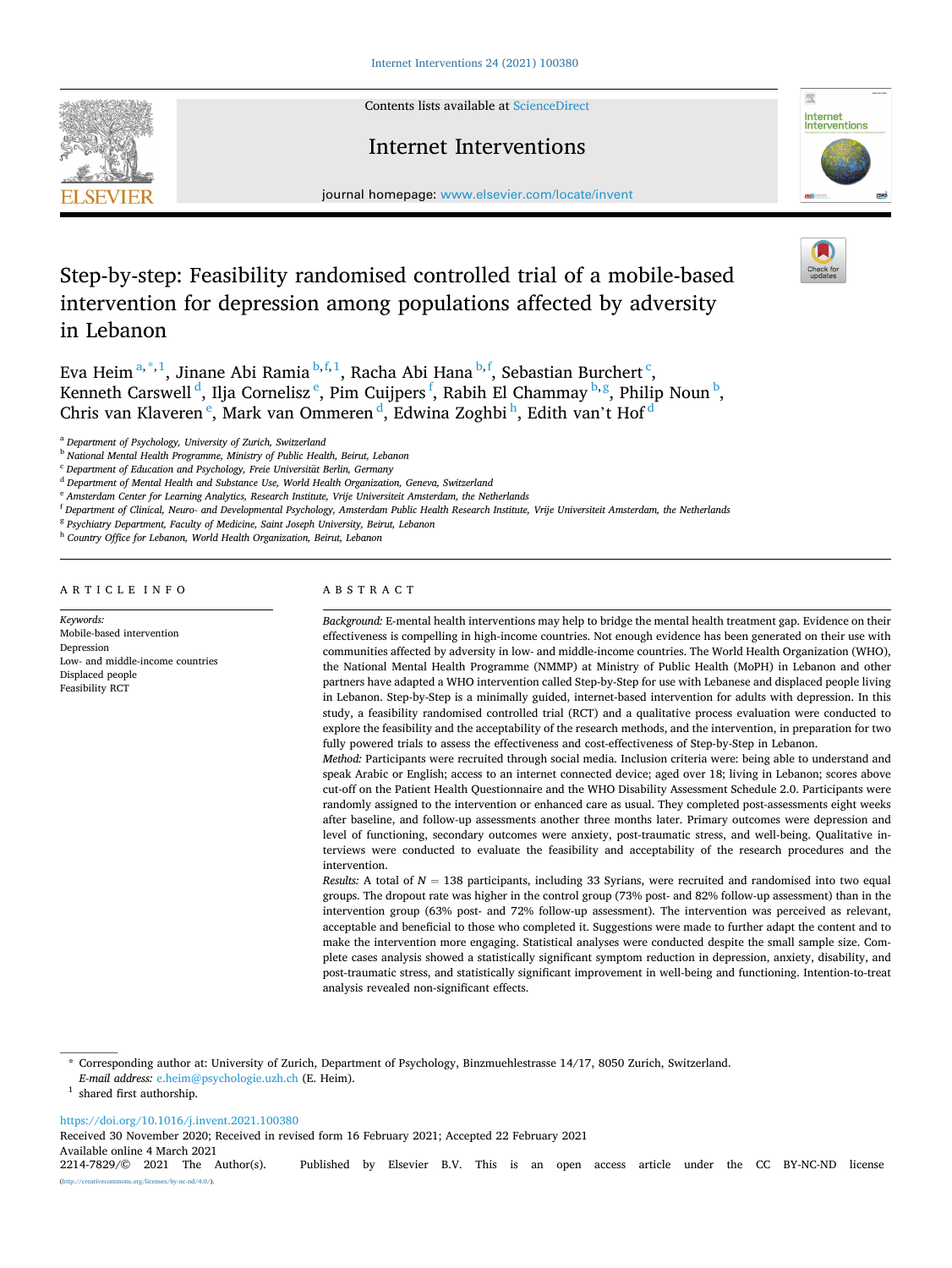*Conclusion:* The research design, methods and procedures are feasible and acceptable in the context of Lebanon and can be applied in the RCTs. Preliminary findings suggest that Step-by-Step may be effective in reducing symptoms of depression and anxiety and improving functioning and well-being.

In low- and middle-income countries (LMICs), the discrepancy between high prevalence rates of mental disorders and limited availability of mental health services is well documented [\(Alonso et al., 2018](#page-7-0); [Thornicroft et al., 2017](#page-8-0)). Particularly high prevalence rates of common mental disorders (CMDs) such as depression, anxiety and post-traumatic stress disorder (PTSD) have been reported by refugees and other people affected by violent conflict ([Charlson et al., 2016](#page-8-0); [Turrini et al., 2017](#page-8-0)). Innovative approaches are needed in order to increase coverage of mental health treatment in LMICs, and particularly for refugee populations.

In recent years, the World Health Organization (WHO) has developed a series of potentially scalable interventions designed for lowresource and humanitarian settings that can be delivered by specialists, non-specialists or in self-help format [\(WHO, 2017](#page-8-0)). In the past decade, guided self-help has increasingly been delivered through the Internet as a potential way to reach more people. In high-income countries, guided e-mental health interventions have been shown to be as effective as similar interventions delivered face-to-face [\(Andersson](#page-7-0)  [et al., 2019](#page-7-0); [Cuijpers et al., 2019\)](#page-8-0) and have been found to reduce symptoms of mental disorders in routine care [\(Andersson and Titov,](#page-7-0)  [2014\)](#page-7-0). An increasing number of trials have been conducted in LMICs, with promising effect sizes [\(Arjadi et al., 2015](#page-7-0); [Fu et al., 2020](#page-8-0); [Naslund](#page-8-0)  [et al., 2017](#page-8-0)). Despite the potential of such e-mental health interventions, challenges regarding uptake and adherence remain ([Torous et al., 2018](#page-8-0); [Watson et al., 2018](#page-8-0)).

As part of work to develop and publish evidence-based psychological interventions as public goods, WHO in collaboration with the National Mental Health Programme (NMHP) at the Ministry of Public Health (MoPH) in Lebanon, Freie Universität Berlin, and University of Zurich developed an internet-based guided self-help intervention for adults with depression called Step-by-Step ([Carswell et al., 2018](#page-8-0)). This was subsequently culturally adapted by WHO, the NMHP-MoPH in Lebanon, and University of Zurich, for use in Lebanon. Lebanon is a small middleincome country facing political and economic turmoil, with high need for mental health services. The country hosts around 1 million registered Syrian displaced people ([UNHCR, 2021](#page-8-0)), in addition to approximately 0.5 million unregistered refugees, further overstretching the health care system. A nationally representative study among the Lebanese population showed lifetime prevalence of 12.6% for mood disorders, and 25.8% for anxiety ([Karam et al., 2008](#page-8-0)). A recent survey study among Syrian displaced people revealed a point prevalence of moderate to severe depression symptoms of 22% [\(Naal et al., 2021](#page-8-0)). There is a large mental health treatment gap. In the nationally representative sample (which was done prior to the influx of Syrian people), only 11% of respondents with a diagnosis had received treatment, and treatment is often substantially delayed ([Karam et al., 2006\)](#page-8-0). The NMHP at MoPH integrated internet-based interventions into their strategy as a way to respond to this treatment gap ([Lebanese Ministry of Public Health,](#page-8-0)  [2015\)](#page-8-0). A systematic review on adapting mental health intervention in Middle Eastern Arab countries showed that there is a need to partner and work within the local and cultural context, and to develop culturally appropriate treatments [\(Gearing et al., 2012\)](#page-8-0). The process and results of culturally adapting Step-by-Step to different populations living in Lebanon are described in a separate paper [\(Abi Ramia et al., 2018](#page-7-0)).

Step-by-Step is a 5-week programme that uses a narrated story to teach skills and techniques for coping with symptoms of depression. The therapeutic components are based on the WHO guidelines for the treatment of mental disorders in LMIC [\(Dua et al., 2011\)](#page-8-0), which include recommendations for cognitive-behavioural therapy (CBT) for depression. Step-by-Step includes the following CBT components: behavioural

activation, psychoeducation, stress management, positive self-talk, strengthening social support and relapse prevention. Minimal guidance and motivation are provided remotely (i.e., through phone calls or messages), during weekly support contacts (max. 15 min), by trained non-specialists called "e-helpers" [\(Carswell et al., 2018](#page-8-0)).

The first version of Step-by-Step was a website designed by the University of Zurich that could only be accessed through a web-browser. An uncontrolled pilot study of this first version was conducted to test the feasibility and acceptability of Step-by-Step ([Harper Shehadeh et al.,](#page-8-0)  [2020\)](#page-8-0). This uncontrolled pilot study showed relatively high drop-out rates, as only 25% of participants completed all five sessions. Upon completion of the uncontrolled pilot study, and based on a qualitative process evaluation, an iOS, Android and web app version was developed and user tested at Freie Universität Berlin [\(Burchert et al., 2019](#page-7-0)). The application includes more interactive features to increase engagement. The effectiveness and cost-effectiveness of Step-by-Step will be tested in two parallel, fully-powered RCTs among Syrian displaced people (trial 1, *N* = 568) and Lebanese and other people residing in Lebanon (trial 2, *N*  = 568) (van'[t Hof et al., 2021\)](#page-8-0).

In preparation of the two RCTs that will be conducted in Lebanon, a feasibility RCT was implemented with the aim to evaluate the feasibility of the research procedures, and the acceptability of the app version of Step-by-Step. The present paper reports on the preparation, methods and results of this feasibility RCT, and data related to the acceptability of the intervention.

## **1. Methods**

## *1.1. Design*

In this study, a two-arm, single-blind randomised controlled trial (RCT) was conducted to test the research methods and procedures in Lebanon. Participants were randomly assigned to Step-by-Step or enhanced care as usual (ECAU, see below). The allocation was 1:1 using permuted block randomization.

## *1.2. Intervention*

Step-by-Step is delivered via an iOS and Android app that can be used offline (after initial download) on mobile devices, or via a web app that can be accessed via web browser. Participants in the intervention condition received access to Step-by-Step, along with e-helper support. Step-by-Step encompasses five sessions plus a short introduction, with a recommendation that users complete approximately one session per week over five weeks. Access to sessions was given consecutively, i.e., a session had to be completed to activate the subsequent one. Upon completion of the last session, users could still access Step-by-Step but did not receive e-helper support anymore.

Users in the control condition received one information session within the app or website. This session consisted of basic psychoeducation on depression and anxiety, and a list of primary health care centres in all areas of Lebanon trained in detection and management of mental health problems. The text for the psycho-educational messages was taken from the first session of Step-by-Step to make sure the information provided is identical.

## *1.2.1. E-helper training*

A team of six e-helpers received three days training on the intervention and the study, followed by three half-days of role plays. Ehelpers are non-specialists who offer minimal guidance to Step-by-Step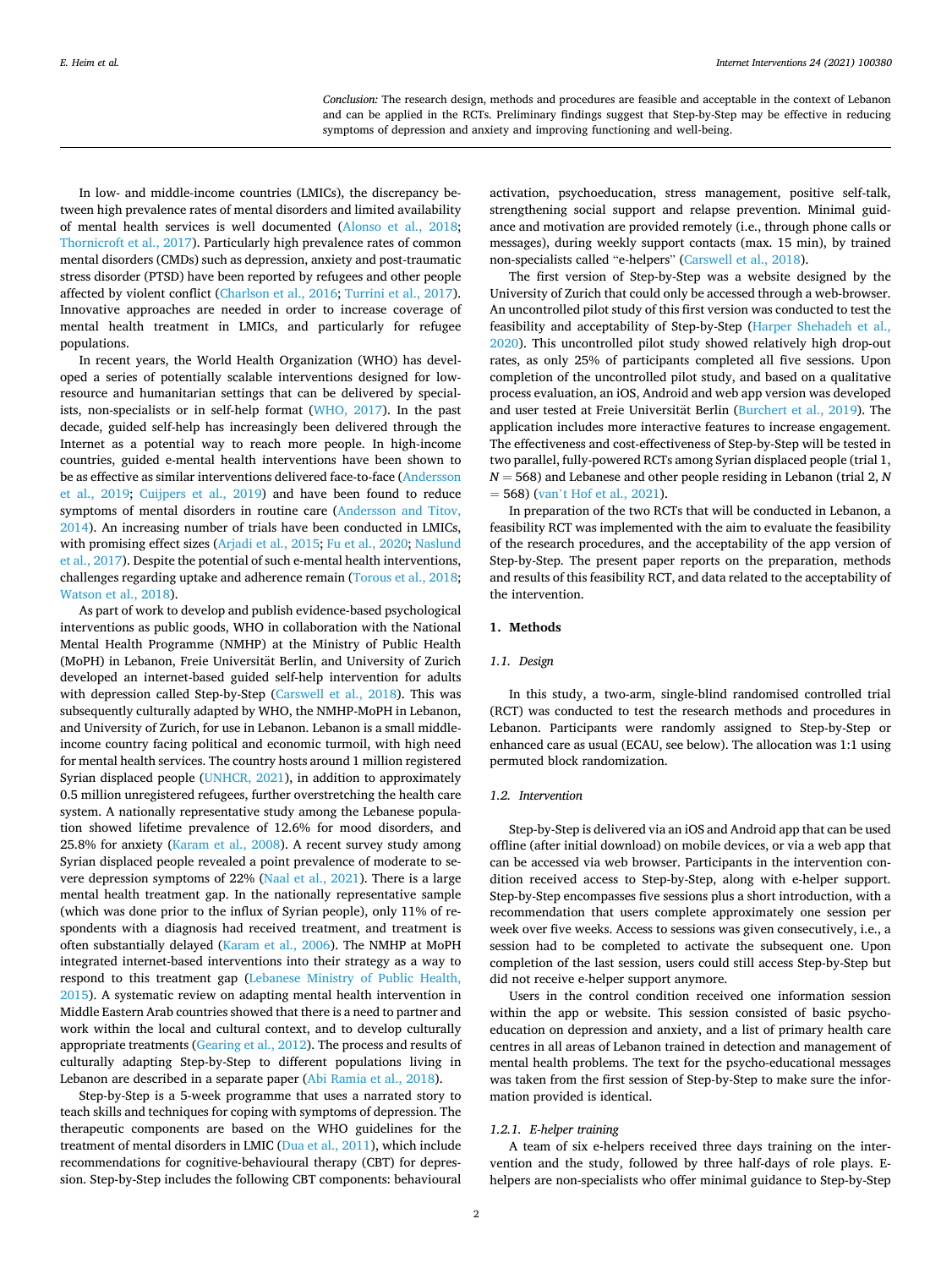users (up to a maximum of 15 min weekly). E-helper support for users is provided through phone call or chat messaging based on the users' preference; it includes technical and motivational help, the support of coping with distress if needed and referral of potentially high-risk cases to specialist care or hospitalisation. Templates to support users via phone or chat were developed and translated to Arabic. In collaboration with the legal advisor, the clinical supervisor, and the policy and advocacy coordinator at the NMHP-MoPH in Lebanon, procedures for dealing with potential high-risk situations were developed, which included imminent risk of suicide, child protection, sexual and genderbased violence, and potential harm to other adult people. The protocols provided clear steps and templates for e-helpers, to make sure users in potential high-risk situation receive optimal support. Potential high-risk situations were repeatedly trained in role plays during weekly clinical supervision.

## *1.3. Recruitment strategy*

The uncontrolled pilot had shown that 63% of the participants were recruited through social media (Facebook and WhatsApp), while outreach, in-person or through services was not that efficient [\(Harper](#page-8-0)  [Shehadeh et al., 2020\)](#page-8-0). Nevertheless, only 19% of the participants in the uncontrolled pilot study had been Syrians. To ensure recruitment of Syrians and improve recruitment rates more generally for this feasibility RCT, community participatory methods were used to inform the strategy, including five focus group discussions with a total of 38 Syrian volunteers and key informants from the United Nations High Commissioner for Refugees (UNHCR) office in Lebanon. A communication and advertising company was contracted to develop a social media recruitment strategy along with new recruitment material. Consequently, a range of posts were developed and distributed through the NMHP Facebook and Instagram pages, which included static pictures, animations, and a recruitment video that represented all socio-economic classes and religions in Lebanon. The new posts provided clarifications and reassurances around concerns and misconceptions raised during the focus group discussions. Since social media had been more effective in attracting Lebanese rather than Syrians, new outreach methods had to be explored. A partnership was established with UNHCR to support dissemination of the posts to the Syrian community via their messaging strategy over WhatsApp and through their outreach volunteers. Organizations in the Mental Health and Psychosocial Support (MHPSS) taskforce were also approached to help disseminate the project among their beneficiaries, and a group of social workers from the International Medical Corps (IMC) have been trained to introduce the project in their outreach activities.

## *1.4. Participants and procedures*

Participants were Syrian displaced people, Lebanese and other people residing in Lebanon. Inclusion and exclusion criteria were: a) being able to understand and speak English or Arabic language; b) access to an internet connected device; c) age of 18 or older, d) residing in Lebanon, e) a score of 10 or higher on the Patient Health Questionnaire (PHQ-9, [Kroenke and Spitzer, 2002](#page-8-0)), and f) a score of 16 or higher on the WHO Disability Assessment Schedule (WHODAS 2.0, [Ustun et al., 2010\)](#page-8-0) for functional impairment. People reporting imminent risk of suicide (i.e., answering "yes" to the question "In the past month, have you had serious thoughts or a plan to end your life?") were excluded from the study.

From social media posts, interested people could directly access the app or web-version of Step-by-Step. The app started with the study information and informed consent, followed by screening questions. Applicants not meeting inclusion criteria received an on-screen message thanking them for their interest in the study, and explaining that they could not participate in this study at this point. In case of imminent risk of suicide, applicants received a message encouraging them to seek help at a health centre, and a refund of transportation costs if required. The

message also provided the contact details of the national Life-Line, a specialised telephone service that provides emotional support and suicide risk assessment, intervention and referral to specialised mental health care.

Participants who met the inclusion criteria were asked to provide contact information for reminders when the post- and follow-up assessments were due (i.e., phone number or e-mail address). Thereafter, they completed the baseline assessments within the app. Upon completion of the assessments, they were informed about their group allocation and could either start using Step-by-Step (intervention condition), or read the basic information (control condition). Users in the intervention condition were asked about their preferred method of contact for e-helper support (i.e., phone calls or chat messages within the Step-by-Step platform). Eight weeks after baseline assessments, users were contacted for post-assessments, and three months later they received the invitation for the follow-up assessments.

## *1.5. Measures*

Primary outcome measures were the PHQ-9 for depression ([Kroenke](#page-8-0)  [and Spitzer, 2002](#page-8-0)) and the WHODAS 2.0 ([Ustun et al., 2010\)](#page-8-0) for functional impairment. Secondary outcome measures were the General Anxiety Disorder Scale (GAD-7, [Spitzer et al., 2006](#page-8-0)), the six item version of the PTSD Checklist for DSM-5 (PCL-5, [Price et al., 2016\)](#page-8-0), the WHO-5 Wellbeing Index ([Bech et al., 2003](#page-7-0)), and the Psychological Outcome Profiles instrument (PSYCHLOPS, [Ashworth et al., 2004\)](#page-7-0), a self-report problem rating scale. Data on socio-demographic information (gender, age, education, marital status and work status) was collected through questions A1-A5 of the 12 item self-report version of the WHODAS 2.0. During the course of the intervention, the PHQ-4 [\(Ishihara et al., 2019](#page-8-0); [Kroenke et al., 2009](#page-8-0)) was used to monitor depressive symptoms.

To examine the acceptability of the intervention, we analysed usage data, i.e., the percentage of participants who opened the sessions and the exercises, completed the exercises, and played the audio-exercises.

## *1.6. Qualitative process evaluation*

A qualitative process evaluation was conducted with 21 key informant interviews with participants and the project team. Participants were selected following a quota sampling method from those who completed the post-assessments, and were evenly divided between the treatment and the ECAU groups. Representation of different nationalities and genders was ensured. Phone interviews were carried out by the project coordinator (JAR) with the participants and an independent researcher (RAH) interviewed the project team to avoid bias. Attempts to approach participants who dropped out were made via the application messaging platform and by phone, but were unsuccessful as these participants were hard to reach.

A semi-structured interview guide assessed general perceptions of the intervention content and app features, intervention adherence, burden of assessments, rapport with e-helpers, as well as the supervision model (in interviews with the study team). Interviews were recorded, translated and transcribed to English and a thematic analysis was conducted. Results were cross-checked between the two data collectors (JAR and RAH). Results guided further improvement of the intervention and research methods in preparation for the definitive trials.

## *1.7. Statistical analyses*

Since this was a feasibility RCT, the study was not sufficiently powered to detect treatment effects. However, the dataset was used to test whether the planned statistical analyses can be conducted. For this purpose, both intention-to-treat analysis (including all randomised participants) and completer analyses (per protocol, PP) were carried out. To measure comparisons at baseline between the two treatment groups, *t*-tests were conducted for continuous variables and Chi-squared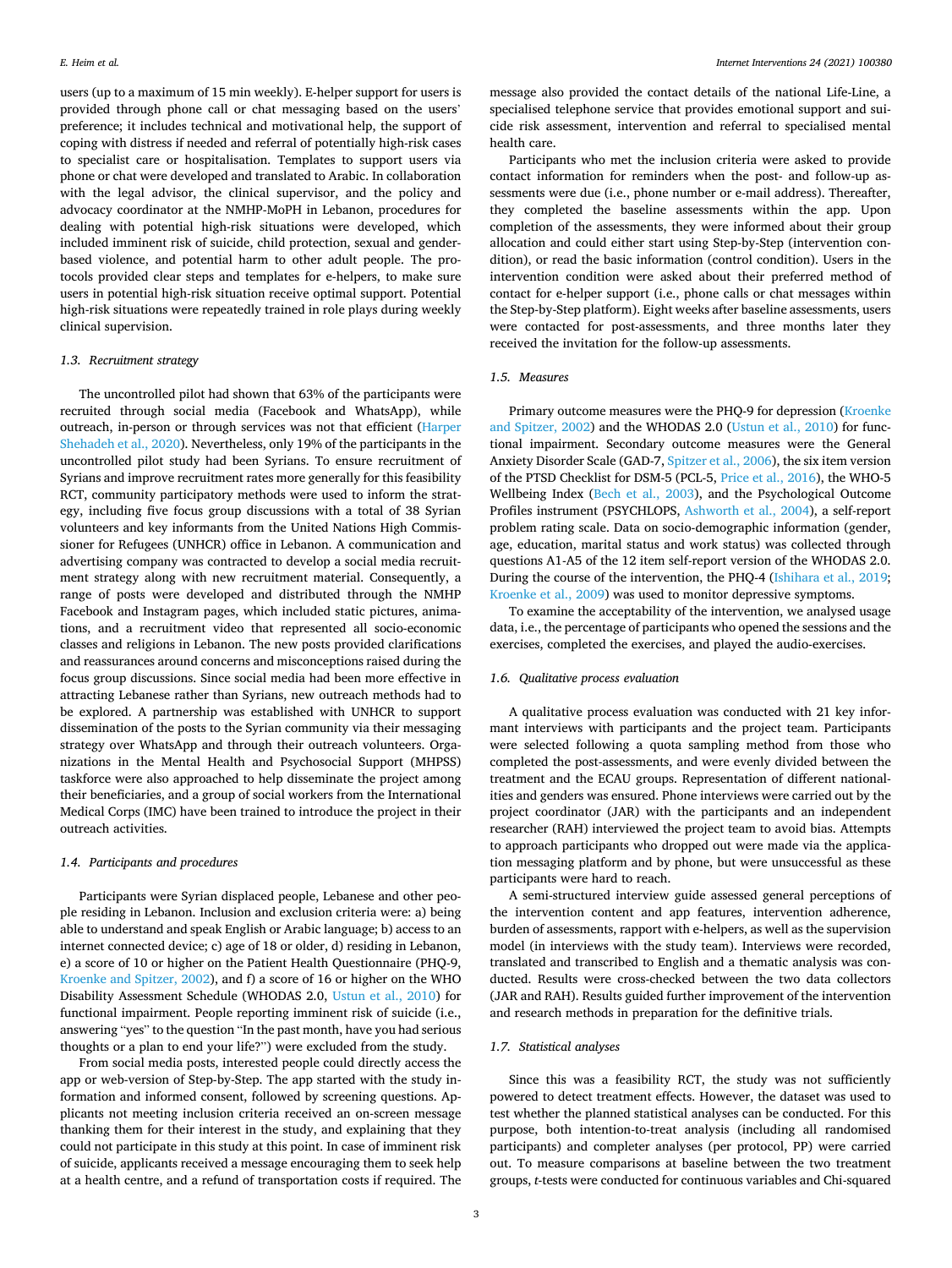test for categorical ones. In addition, descriptive analyses were conducted for usage data (i.e., the use of the different intervention elements).

To estimate treatment effects, the mean difference between the two treatment arms at baseline, post-intervention, and three-month followup was first determined. Initial effectiveness analyses were derived based on complete-case analysis. Complete-case estimates and effect sizes are obtained by estimating an ordinary least squares regression with the post-assessment outcome as dependent variable and as independent variables an intervention dummy variable indicating whether a participant was assigned to use the app or not and the baseline assessment (i.e., pre-score) as a covariate for enhanced precision. Then, the treatment effect was estimated based on intention-to-treat (ITT), using regression estimation models with the principal predictor being treatment assignment status. Missing outcome observations for participants were imputed using multiple imputation (MI), exploiting pre-scores and a set of pre-specified background characteristics (gender, age, education, and severity of symptoms). Imputation was done through a multivariate normal regression using an iterative Markov Chain Monte Carlo method based on initial treatment assignment. This MI considers missing data to be Missing at Random (MAR). In addition, bias concerns as a result of potential non-random missing outcome observations (i.e.

MNAR) were addressed by estimating Lee bounds ([Lee, 2009](#page-8-0)).

The aforementioned treatment effect analyses were performed for both primary outcome measures PHQ-9 and WHODAS 2.0. For explorative purposes, the same analyses were also carried out for the following clinical outcomes measured at each assessment time: anxiety (GAD-7), well-being (WHO5), posttraumatic stress reactions (PCL-5, eight-items version) and self-identified symptoms (PSYCHLOPS).

## *1.8. Ethics*

Ethical approval was received locally from the Saint-Joseph's University (USJ) in Beirut (Protocol: CEHDF862) and from the WHO Ethical Review Committee (Version 7; Protocol ID: ERC.0002797).

## **2. Results**

## *2.1. Sample description*

A total of  $N = 138$  participants were randomised, of which  $n = 33$ were Syrians (see Fig. 1). The low number of Syrians was due to a far higher number of Lebanese signing up for the study. In the first week  $n =$ 143 Lebanese were recruited for the study, compared to 17 Syrians. To



**Fig. 1.** Flow chart.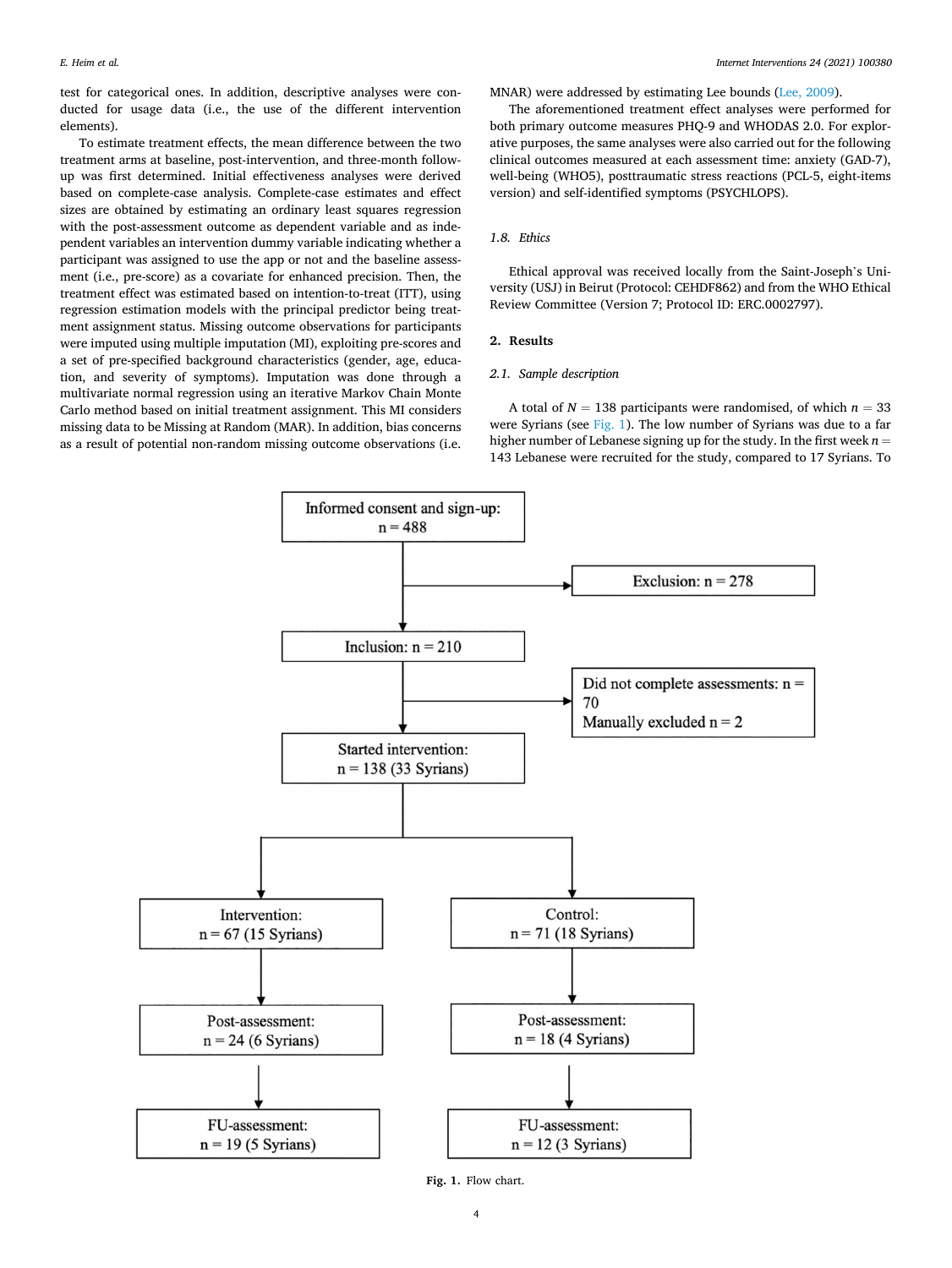avoid over-recruitment, the social media campaign was stopped and additional Syrians were recruited via an established UNHCR messaging strategy over WhatsApp.

The number of participants in the control condition was slightly higher due to a larger drop-out in the intervention group that was caused by a technical issue which occurred in the first week of the feasibility RCT. This technical problem was solved within a week. The sociodemographic information is presented in Table 1. The majority of participants (63.8%) had heard about Step-by-Step over the web (i.e., Facebook, Instagram, etc.), and the rest from health care workers (9.4%), friends (8%), family members (3.6%), posters (2.9%) or other channels (12.3%).

The lost-to-post-assessment rate (eight weeks after baseline assessment) on the PHQ-9 was 62.7% in the intervention and 73.2% in the control condition, the lost-to-follow-up rates (five months after baseline assessment) were 71.6% and 81.7%, respectively. The observed difference in dropout between the two conditions was not statistically significant. Missing observations were not systematically related to observed background characteristics or pre-scores (Prob *>* chi2 = 0.388,  $n = 138$ ). The two groups did not significantly differ on sociodemographic characteristics or pre-scores (see Table 1). However, the higher attrition in the control group resulted in slightly lower average prescores on the primary outcome measures (i.e., PHQ-9 and WHODAS 2.0) for the control condition, relative to the intervention condition, when including complete cases only in the analysis.

## *2.2. Primary outcome measures*

The reliability of the primary outcome measures at baseline assessment for the full sample was satisfactory with Cronbach's  $\alpha = 0.73$  on the PHQ-9 Cronbach's  $\alpha = 0.83$  on the WHODAS 2.0. Means and standard deviations are reported in [Table 2](#page-5-0). The complete case analysis at post-assessment revealed a statistically significant reduction of

#### **Table 1**

Demographic information.

| Demographic<br>information | Intervention<br>group<br>$(n = 67)$ | Control<br>group<br>$(n = 71)$ | Group comparison                  |
|----------------------------|-------------------------------------|--------------------------------|-----------------------------------|
| Age, M (SD)                | 28.2 (7.90)                         | 26.4 (7.95)                    | $t(132) = 0.746, p =$<br>.19      |
| Age range                  | 18-50                               | 18-50                          |                                   |
| Gender, n (%)              |                                     |                                | $\gamma^2(1) = 0.003, p =$<br>.96 |
| Female                     | 45 (67.2)                           | 48 (67.6)                      |                                   |
| Marital status, n (%)      |                                     |                                | $\gamma^2(4) = 1.12, p =$<br>.89  |
| Never married              | 44 (65.7)                           | 43 (60.6)                      |                                   |
| Married                    | 19 (28.4)                           | 22 (31.0)                      |                                   |
| Separated                  | 1(1.5)                              | 3(4.2)                         |                                   |
| Divorced                   | 2(3)                                | 2(2.8)                         |                                   |
| Widowed                    | 1(1.5)                              | 1(1.4)                         |                                   |
| Nationality, n (%)         |                                     |                                | $\gamma^2(3) = 5.32, p =$<br>.15  |
| Lebanese                   | 48 (71.6)                           | 52 (73.2)                      |                                   |
| Syrian                     | 15(22.4)                            | 18 (25.4)                      |                                   |
| Palestinian                | 4(6)                                | 0(0)                           |                                   |
| No information             | 0(0)                                | 1(1.4)                         |                                   |
| Education, n (%)           |                                     |                                | $\gamma^2(3) = 4.15, p =$<br>.25  |
| Elementary                 | 8(11.9)                             | 7(9.9)                         |                                   |
| Secondary                  | 10(14.9)                            | 17 (23.9)                      |                                   |
| University                 | 41(61.2)                            | 44 (62.0)                      |                                   |
| Technical                  | 8(11.9)                             | 3(4.2)                         |                                   |
| Professional situation, n  |                                     |                                | $\chi^2(3) = 1.60, p =$           |
| (%)                        |                                     |                                | .66                               |
| Paid work                  | 24 (35.8)                           | 27 (38.0)                      |                                   |
| Unpaid work                | 10(14.9)                            | 9(12.7)                        |                                   |
| Student                    | 16 (23.9)                           | 22 (31.0)                      |                                   |
| Unemployed                 | 17 (25.4)                           | 13 (18.3)                      |                                   |

depressive symptoms as measured with the PHQ-9 (Cohen's  $d = 0.73$ ; *p*  $=$  .009), and a statistically significant reduction in functional impairment measured with WHODAS 2.0 (Cohen's  $d = 0.57$ ;  $p = .046$ ). Whereas we do not have sufficient power to adequately assess whether results differ between both samples in this feasibility RCT, interaction effect analysis showed that the complete case treatment effect estimate was not statistically significantly different for Syrians than for Lebanese and other people living in Lebanon, on both the PHQ-9 ( $p = .546$ ) and WHODAS 2.0 ( $p = .803$ ).

Although this feasibility RCT was not sufficiently powered, an intention-to-treat analysis using multiple imputation was calculated, which revealed a non-significant between-group effect for the PHQ-9 (*p*  = .105) and a marginally non-significant result on the WHODAS 2.0 (*p*  = .053). Non-random attrition (i.e., higher drop-out rates in the control condition) is likely to bias the comparison between intervention and control group. Even though differential dropout between both conditions was not statistically significant, there was little statistical power to test this hypothesis. To investigate the extent in which differential dropout between conditions might bias the treatment effect estimates reported, we applied the [Lee \(2009\)](#page-8-0) bounds strategy. Under the assumption of monotonicity, the true PHQ-effect is likely to be between − 6.4 and − 2.5 [95% CI: − 10.42; 2.05], and the true effect for the WHODAS 2.0 lies between -5.0 and 1.2 [95% CI: -13.34; 9.00].

Between-group effect sizes for symptom reduction between pre- and follow-up-assessments (i.e., three months after post-assessment, [Table 3\)](#page-6-0) were similar, with Cohen's  $d = 0.81$  ( $p = .009$ ) for the PHQ-9 and Cohen's  $d = 0.87$  ( $p = .001$ ) for WHODAS 2.0. Intention-to-treat analysis using multiple imputation showed a non-significant effect for the PHQ-9 (*p* = .405) and the WHODAS 2.0 (*p* = .222).

## *2.3. Secondary outcome measures*

The reliability of the secondary outcome measures at baseline assessment for the full sample was satisfactory with Cronbach's  $\alpha$  = 0.836 on the WHO-5,  $\alpha = 0.829$  on the GAD-7,  $\alpha = 0.869$  on the PCL-5, and  $\alpha = 0.742$  on the PSYCHLOPS. Means and standard deviations are reported in [Table 2](#page-5-0). The complete case analysis revealed a statistically significant reduction of anxiety (GAD-7) between pre-and post-assessment (Cohen's  $d = 0.61$ ;  $p = .035$ ), a statistically significant improvement on self-defined problems as measured with the PSYCHLOPS (Cohen's  $d = 0.73$ ;  $p = .016$ ), and a significant improvement of wellbeing as measured with the WHO-5 (Cohen's  $d = 0.75$ ;  $p = .020$ ). The between-group effect for symptoms of post-traumatic stress PCL-5 was not statistically significant (Cohen's  $d = 0.56$ ;  $p = .074$ ). Again, an intention-to-treat analysis using multiple imputation was calculated despite the fact that this feasibility RCT was not fully powered. It revealed non-significant effects for secondary outcome measures. Results for post-assessments, including [Lee \(2009\)](#page-8-0) bounds are presented in [Table 2](#page-5-0).

At follow-up, significant between-group effects were found for complete case analyses of the GAD-7 (Cohen's  $d = 0.79$ ;  $p = .008$ ), the PCL-5 (Cohen's *d* = 0.76; *p* = .019), and the PSYCHLOPS (Cohen's *d* = 0.79;  $p = 0.023$ ). The effect for WHO-5 was marginally non-significant (Cohen's  $d = 0.72$ ;  $p = .056$ ). Intention-to-treat analysis showed nonsignificant effects for secondary outcome measures. Results for followup assessments, including [Lee \(2009\)](#page-8-0) bounds are presented in [Table 3](#page-6-0).

## *2.4. Usage of step-by-step elements*

[Table 4](#page-6-0) shows the usage of sessions and activities. The percentage of users who opened the sessions declined from 96% (Introduction) to 31% (Session 5). Between 70% and 80% of users who opened a session did at least one of the activities within that session. While planning an activity was done by most participants, a smaller percentage used the calendar in the app to schedule these activities for a particular day and time. With regard to stress management, the grounding exercise was used by more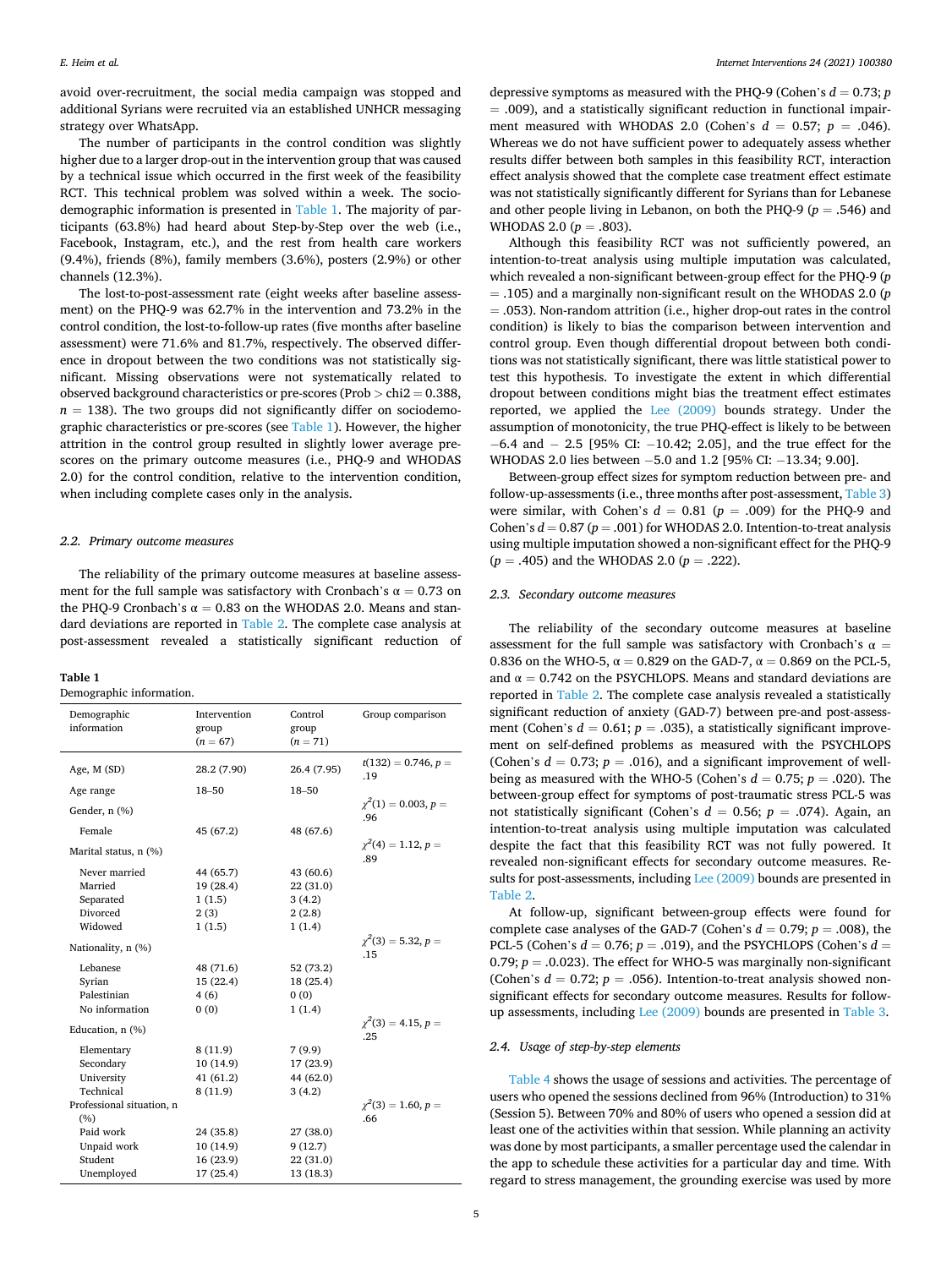#### <span id="page-5-0"></span>**Table 2**

Mean, standard deviation, and N for pre- and post-assessment divided by condition and assessment point, regression coefficients, effect sizes (complete cases) and Lee bounds.

| Measure and<br>group | Pre-assessment   |      |                  | (8 weeks)        | Post-assessment |                  | Effect<br>(within)<br>Complete<br>Cases | Complete Case      |                  | Multiple<br>Imputation |                  | Effect<br>(between)<br>Complete<br>Cases | Lee bound<br>(lower)                  | Lee bound<br>(upper)         |
|----------------------|------------------|------|------------------|------------------|-----------------|------------------|-----------------------------------------|--------------------|------------------|------------------------|------------------|------------------------------------------|---------------------------------------|------------------------------|
|                      | $\boldsymbol{M}$ | SD   | $\boldsymbol{N}$ | $\boldsymbol{M}$ | SD              | $\boldsymbol{N}$ | d<br>[95% CI]                           | $b$ (SE)           | $\boldsymbol{p}$ | $b$ (SE)               | $\boldsymbol{p}$ | d<br>[95% CI]                            | $\boldsymbol{b}$<br>[95% CI]          | $\boldsymbol{b}$<br>[95% CI] |
| PHQ-9                |                  |      |                  |                  |                 |                  |                                         |                    |                  |                        |                  |                                          |                                       |                              |
| Intervention         | 16.52            | 4.49 | 67               | 7.56             | 4.98            | 25               | $-1.55$<br>$[-2.18$ to<br>$-0.921$      | $-4.808$<br>(1.75) | 0.009            | $-4.64$<br>(2.78)      | 0.105            | $-0.726$<br>$[-1.33$ to                  | $-6.36$<br>$[-10.42]$ to<br>$-2.29$ ] | $-2.50$<br>$[-7.06 - 2.05]$  |
| Control              | 17.18            | 4.93 | 71               | 11.75            | 6.82            | 20               |                                         |                    |                  |                        |                  | $-0.12$ ]                                |                                       |                              |
| <b>WHODAS</b>        |                  |      |                  |                  |                 |                  |                                         |                    |                  |                        |                  |                                          |                                       |                              |
| Intervention         | 32.90            | 8.43 | 67               | 26.26            | 8.71            | 23               | $-0.943$<br>$I-1.55$ to<br>$-0.33$ ]    | $-5.34$<br>(2.59)  | 0.046            | $-7.29$<br>(3.68)      | 0.053            | $-0.573$<br>$[-1.19 - 0.05]$             | $-5.00$<br>$[-13.34 - 3.35]$          | 1.20<br>$[-6.59 - 9.00]$     |
| Control              | 32.25            | 9.31 | 71               | 27.95            | 9.34            | 19               |                                         |                    |                  |                        |                  |                                          |                                       |                              |
| WHO-5                |                  |      |                  |                  |                 |                  |                                         |                    |                  |                        |                  |                                          |                                       |                              |
| Intervention         | 5.79             | 3.98 | 67               | 11.75            | 5.93            | 24               | 1.328<br>$[0.70 - 1.95]$                | 3.84<br>(1.59)     | 0.020            | 3.70<br>(2.38)         | 0.127            | 0.75                                     | 0.66<br>$[-3.81 - 5.13]$              | 6.44<br>$[2.20 - 10.68]$     |
| Control              | 6.37             | 3.80 | 71               | 8.33             | 4.23            | 18               |                                         |                    |                  |                        |                  | $[0.12 - 1.38]$                          |                                       |                              |
| GAD-7                |                  |      |                  |                  |                 |                  |                                         |                    |                  |                        |                  |                                          |                                       |                              |
| Intervention         | 14.99            | 3.99 | 67               | 8.13             | 5.41            | 23               | $-1.75$<br>$[-2.42$ to<br>$-1.09$ ]     | $-3.94$<br>(1.80)  | 0.035            | $-3.35$<br>(2.37)      | 0.164            | $-0.61$<br>$[-1.24 - 0.02]$              | $-6.15$<br>$[-10.65]$ to<br>$-1.64$ ] | $-0.90$<br>$[-6.60 - 4.80]$  |
| Control              | 14.04            | 4.87 | 71               | 11.17            | 5.53            | 18               |                                         |                    |                  |                        |                  |                                          |                                       |                              |
| PCL-5                |                  |      |                  |                  |                 |                  |                                         |                    |                  |                        |                  |                                          |                                       |                              |
| Intervention         | 21.45            | 5.93 | 67               | 14.33            | 6.72            | 24               | $-0.92$<br>$[-1.51$ to<br>$-0.32$ ]     | $-3.76$<br>(2.05)  | 0.074            | $-3.76$<br>(3.03)      | 0.223            | $-0.56$<br>$[-1.18 - 0.06]$              | $-5.50$<br>$[-10.36]$ to<br>$-0.64$ ] | 0.86<br>$[-4.31 - 6.03]$     |
| Control              | 20.23            | 7.36 | 71               | 16.56            | 6.00            | 18               |                                         |                    |                  |                        |                  |                                          |                                       |                              |
| <b>PSYCHLOPS</b>     |                  |      |                  |                  |                 |                  |                                         |                    |                  |                        |                  |                                          |                                       |                              |
| Intervention         | 17.18            | 3.49 | 67               | 12.44            | 5.70            | 23               | $-1.02$<br>$[-1.63$ to<br>$-0.40$ ]     | $-4.31$<br>(1.70)  | 0.016            | $-4.37$<br>(2.57)      | 0.100            | $-0.73$<br>$[-1.38 - 0.08]$              | $-6.72$<br>$[-12.14]$ to<br>$-1.30$ ] | $-1.13$<br>$[-5.12 - 2.86]$  |
| Control              | 17.09            | 3.04 | 71               | 16.12            | 4.47            | 17               |                                         |                    |                  |                        |                  |                                          |                                       |                              |

participants than the slow breathing exercise. Most users played the grounding exercise between one and four times, but a small percentage (13%) played it between 11 and 26 times.

## *2.5. Minimal guidance*

Most users chose guidance through phone call ( $n = 34, 51\%$ ), five users chose support through the chat function, and two users used both contact methods. The other  $n = 26$  (39%) participants did not respond to the e-helper contact. The mean number of contacts was 4.7, and 4.2 when excluding contact for potential high-risk situations. The mean total contact time per user was 78.5 min, and 54.7 min when excluding contacts regarding potential high-risk situations. This means that the maximal contact of 15 min per week was not exceeded. The mean time used per chat was higher (41 min) than per phone contact (11.4 min).

## *2.6. Qualitative process evaluation*

Results of the qualitative process evaluation are presented here in summary as more details will be available in a forthcoming paper. Results showed that participants who completed the intervention regarded it as relevant, essential, empowering and relaxing, especially in a context where stigma of mental health disorders prevails. Nevertheless, it was deemed essential to further clarify the structure and purpose of the definitive RCT, as several participants in the control group did not fully grasp that they were part of a trial. Recommendations pertaining to the content of the intervention suggested to make it more engaging and appealing to a wider audience (e.g., by developing additional versions of the story featuring unmarried characters, or adding more context-

specific challenges). Further suggestions to make the app more interactive included adding automated messages and push notifications, and summarizing the study information and consent or replacing them with animations as they were perceived to be too long. Reasons for drop-out were mainly technical issues or having other priorities and difficulties in life. The e-helper support model was also assessed to be effective and very helpful in increasing adherence and improving wellbeing.

## **3. Discussion**

This study tested the feasibility and acceptability of the research procedures to inform two parallel and fully powered RCTs in Lebanon. These two parallel RCTs will evaluate the effectiveness and costeffectiveness of Step-by-Step among (a) Syrian displaced people and (b) Lebanese and other people residing in Lebanon (van'[t Hof et al.,](#page-8-0)  [2021\)](#page-8-0). There is a scarcity of RCTs testing internet-based interventions in low- and middle-income countries ([Fu et al., 2020\)](#page-8-0). These settings pose challenging circumstances to the implementation of a trial. With our paper, we aimed to provide insights on how a large, fully powered RCT can be implemented under such conditions. In addition to testing the research procedures, this study examined the acceptability of the app version of Step-by-Step.

This study revealed important insights for the fully powered RCTs. First, our study showed that social media is a very effective recruitment channel in Lebanon. This finding is congruent with other studies [\(Carmi](#page-7-0)  [and Zohar, 2014;](#page-7-0) [Fletcher et al., 2019;](#page-8-0) [Kayrouz et al., 2016; Ünlü Ince](#page-8-0)  [et al., 2014](#page-8-0)). Yet, the recruitment strategy needs further refinement to improve recruitment of Syrians, as the numbers recruited through social media were much lower (24% of participants were Syrians). Establishing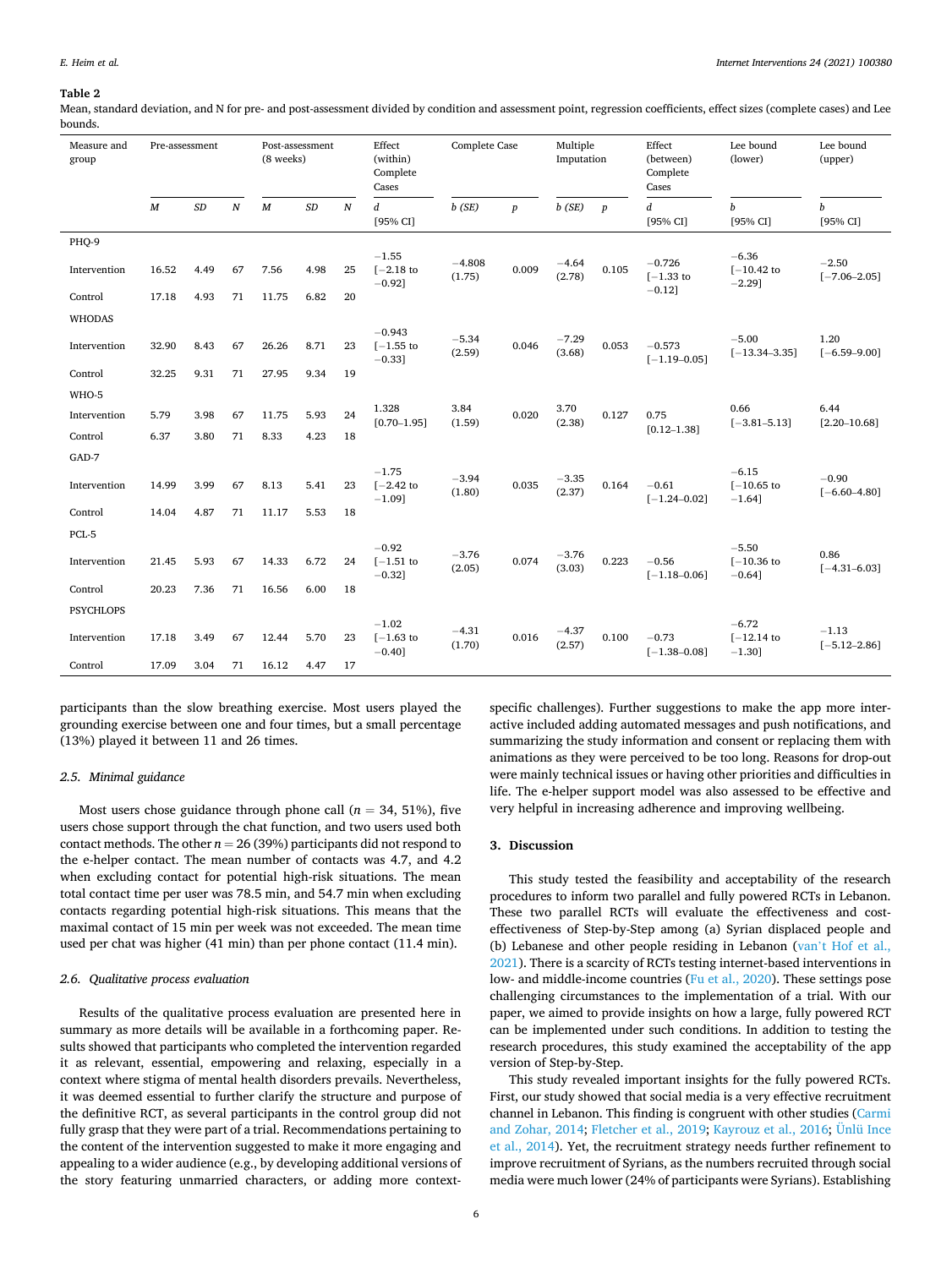#### <span id="page-6-0"></span>**Table 3**

Mean, standard deviation, and N for follow-up assessment divided by condition, regression coefficients, effect sizes (complete cases, pre-follow-up), and Lee bounds.

| Measure and<br>group | Follow-up<br>(Three month) |           | Effect<br>(within)<br>complete cases |                                      | Complete case     |                  | Multiple imputation |                  | Effect<br>(between)<br>complete cases | Lee bound<br>(lower)         | Lee bound<br>(upper)        |
|----------------------|----------------------------|-----------|--------------------------------------|--------------------------------------|-------------------|------------------|---------------------|------------------|---------------------------------------|------------------------------|-----------------------------|
|                      | $\boldsymbol{M}$           | $\cal SD$ | $\boldsymbol{N}$                     | $\boldsymbol{d}$                     | $b$ (SE)          | $\boldsymbol{p}$ | $b$ (SE)            | $\boldsymbol{p}$ | $\boldsymbol{d}$<br>[95% CI]          | $\boldsymbol{b}$<br>[95% CI] | b<br>[95% CI]               |
| PHQ-9                |                            |           |                                      |                                      |                   |                  |                     |                  |                                       |                              |                             |
| Intervention         | 8.33                       | 5.31      | 18                                   | $-1.82$<br>$[-2.60]$ to<br>$-1.05$ ] | $-5.11$<br>(1.83) | 0.009            | $-5.15$<br>(6.10)   | 0.405            | $-0.81$<br>$[-1.57$ to                | $-8.18$<br>$[-13.89]$ to     | $-1.52$<br>$[-7.04 - 4.00]$ |
| Control              | 13.08                      | 5.40      | 12                                   |                                      |                   |                  |                     |                  | $-0.05$ ]                             | $-2.46$ ]                    |                             |
| <b>WHODAS</b>        |                            |           |                                      |                                      |                   |                  |                     |                  |                                       |                              |                             |
| Intervention         | 25.10                      | 10.45     | 19                                   | $-1.10$<br>$[-1.78$ to<br>$-0.42$ ]  | $-9.95$<br>(2.70) | 0.001            | $-8.06$<br>(6.47)   | 0.222            | $-0.87$<br>$[-1.62 - 0.11]$           | $-12.37$<br>$[-23.48]$ to    | 1.89<br>$[-10.02 - 13.80]$  |
| Control              | 29.92                      | 10.05     | 12                                   |                                      |                   |                  |                     |                  |                                       | $-1.26$ ]                    |                             |
| WHO-5                |                            |           |                                      |                                      |                   |                  |                     |                  |                                       |                              |                             |
| Intervention         | 11.53                      | 6.31      | 19                                   | 1.17<br>$[0.48 - 1.85]$              | 3.99(2.00)        | 0.056            | 2.28<br>(5.09)      | 0.657            | 0.72                                  | $-0.18$                      | 8.30<br>$[2.34 - 14.27]$    |
| Control              | 7.58                       | 4.23      | 12                                   |                                      |                   |                  |                     |                  | $[-0.02 - 1.47]$                      | $[-6.75 - 6.40]$             |                             |
| GAD-7                |                            |           |                                      |                                      |                   |                  |                     |                  |                                       |                              |                             |
| Intervention         | 8.32                       | 6.22      | 19                                   | $-2.10$<br>$[-2.89$ to<br>$-1.31$ ]  | $-5.50$<br>(1.92) | 0.008            | $-5.24$<br>(8.24)   | 0.531            | $-0.79$<br>$[-1.53 - 0.04]$           | $-9.17$<br>$[-15.75]$ to     | 0.02<br>$[-6.93 - 6.96]$    |
| Control              | 11.92                      | 4.80      | 12                                   |                                      |                   |                  |                     |                  |                                       | $-2.60$ ]                    |                             |
| PCL-5                |                            |           |                                      |                                      |                   |                  |                     |                  |                                       |                              |                             |
| Intervention         | 13.90                      | 7.31      | 19                                   | $-1.23$<br>$[-1.92$ to<br>$-0.53$ ]  | $-5.99$<br>(2.41) | 0.019            | $-7.03$<br>(9.23)   | 0.454            | $-0.76$<br>$[1.51 - 0.01]$            | $-8.73$<br>$[-15.77$ to      | 1.02<br>$[-6.35 - 8.39]$    |
| Control              | 17.75                      | 6.97      | 12                                   |                                      |                   |                  |                     |                  |                                       | $-1.69$ ]                    |                             |
| <b>PSYCHLOPS</b>     |                            |           |                                      |                                      |                   |                  |                     |                  |                                       |                              |                             |
| Intervention         | 13.13                      | 6.17      | 15                                   | $-1.07$<br>$[-1.84]$ to<br>$-0.31$ ] | $-5.23$<br>(2.18) | 0.023            | $-7.18$<br>(9.05)   | 0.436            | $-0.79$<br>$[1.53 - 0.04]$            | $-8.25$<br>$[-14.97$ to      | 0.17<br>$[-5.39 - 5.73]$    |
| Control              | 17.00                      | 3.16      | 11                                   |                                      |                   |                  |                     |                  |                                       | $-1.53$ ]                    |                             |

## **Table 4**

Usage of sessions and activities.

| Session/activity                       | n of participants who opened<br>the session (% of participants<br>in intervention condition) | n of participants who did<br>the activity (% of those<br>who opened the session) |
|----------------------------------------|----------------------------------------------------------------------------------------------|----------------------------------------------------------------------------------|
| Introduction                           | 64 (96%)                                                                                     |                                                                                  |
| Grounding                              |                                                                                              | 63 (98%)                                                                         |
| Session 1                              | 50 (75%)                                                                                     |                                                                                  |
| Slow breathing                         |                                                                                              | 25 (50%)                                                                         |
| Planning a small                       |                                                                                              | 40 (80%)                                                                         |
| pleasant activity                      |                                                                                              |                                                                                  |
| Scheduling the                         |                                                                                              | 27 (54%)                                                                         |
| activity in calendar                   |                                                                                              |                                                                                  |
| Session 2                              | 35 (52%)                                                                                     |                                                                                  |
| Planning a                             |                                                                                              | 28 (80%)                                                                         |
| challenging activity<br>Scheduling the |                                                                                              |                                                                                  |
| challenging activity                   |                                                                                              | 6(17%)                                                                           |
| in calendar                            |                                                                                              |                                                                                  |
| Session 3                              | 30 (45%)                                                                                     |                                                                                  |
| Kind words to                          |                                                                                              |                                                                                  |
| oneself                                |                                                                                              | 21 (70%)                                                                         |
| Problems faced                         |                                                                                              |                                                                                  |
| with completing                        |                                                                                              | 13 (43%)                                                                         |
| activities                             |                                                                                              |                                                                                  |
| Potential solutions                    |                                                                                              | 10 (33%)                                                                         |
| to these problems                      |                                                                                              |                                                                                  |
| Session 4                              | 23 (35%)                                                                                     |                                                                                  |
| Social activity                        |                                                                                              | 17 (74%)                                                                         |
| Session 5                              | 21 (31%)                                                                                     |                                                                                  |
| Potential warning                      |                                                                                              | 16 (76%)                                                                         |
| signs for relapse                      |                                                                                              |                                                                                  |
| Mood tracking                          | 27 (40%)                                                                                     |                                                                                  |

partnerships with UNHCR, IMC and other non-governmental organizations from the MHPSS taskforce who work closely with Syrians in Lebanon is deemed crucial to address this issue. It is noteworthy that the community participatory approach adopted for the preparation of the recruitment material appeared a key factor for successful buy-in of the population.

A second insight concerns drop-out. In the intervention condition, 69% of users did not complete the intervention, and around 70% of users in the intervention and control condition did not complete the post- and follow-up assessments. There was a small difference in drop-out rates between conditions. This difference was not statistically significant, which could be due to the small sample size. In a systematic review of studies with internet-based interventions, [Melville et al. \(2010\)](#page-8-0) found drop-out rates between 2 and 83%, with a weighted average of 31%. Considering that Step-by-Step is a guided intervention, it is important to examine reasons for drop-out, and to find potential means to increase adherence. Nevertheless, it was not possible to reach those who dropped out during the feasibility RCT to explore potential reasons for that. The technical problems encountered could partially explain the high dropout rates. Also, results from the qualitative process evaluation provided suggestions that could improve adherence, e.g., making the story more realistic and exciting, and rendering the intervention more engaging by using notifications and motivating messages. For the definitive RCT, messaging will be tweaked to better explain the importance of participating in a research project.

The analysis of usage data also showed that most participants had used the stress management exercises that were presented at the start of the intervention. Easier exercises (e.g., writing down friendly words to oneself) were more frequently used than more complex exercises, such as writing down problems and solutions for completing the planned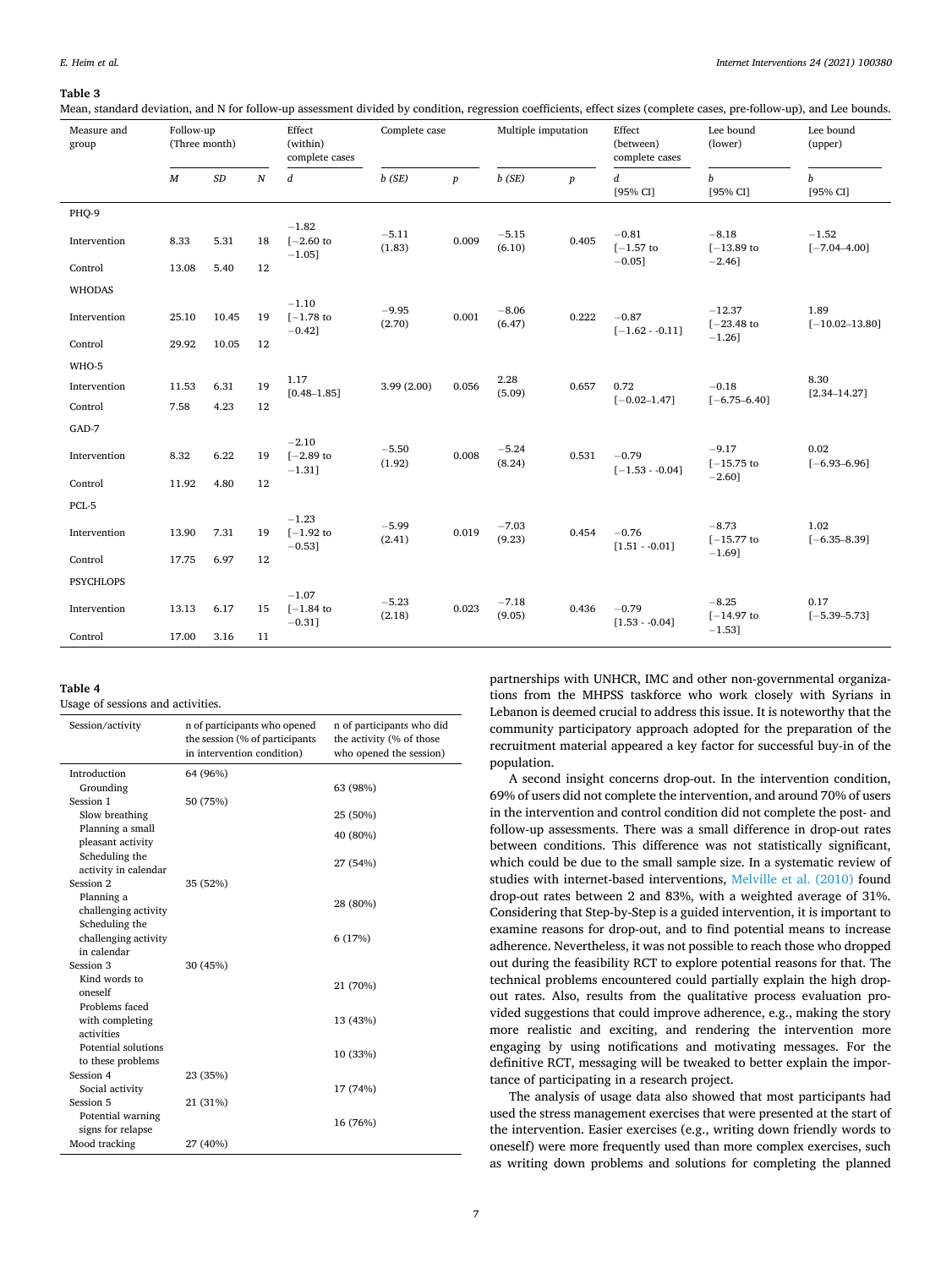<span id="page-7-0"></span>activities. These results suggest that easy-to-use exercises which do not require much cognitive effort are more attractive than more complex tasks. In addition, our results also showed that the time invested in support provided through chat was considerably higher than through telephone. Based on this result, we will change from (synchronous) chat to (asynchronous) messaging for the definitive RCT.

All other research procedures, i.e., randomization, reminders for post- and follow-up assessments, and response to potential (serious) adverse events, have shown to work well for the fully powered RCT. The qualitative process evaluation showed that onboarding and assessments was experienced as burdensome by some participants and that people did not grasp the idea of research very well. This is not unusual for RCTs, and might be particularly relevant in contexts where the concept of research is unfamiliar. Therefore, in the definitive RCTs, there will be more focus on explaining the concept of research and the assessments as clearly as possible to motivate users to participate and complete all assessments.

Although this was not a fully powered RCT, statistical analyses on the quantitative outcomes were conducted and important trends were found. Complete case analysis revealed a statistically significant reduction of depression, anxiety, and disability level at post-assessment, and a statistically significant increase in well-being. Statistically significant effects were found also in the complete case analysis at threemonths follow-up for depression, anxiety, disability level, and PTSD symptoms. Only the group difference on the well-being measure (WHO-5) was smaller. Given the high drop-out rate in this study, conclusions have to be drawn with caution. Intention-to-treat analysis using multiple imputation revealed non-significant effects at post-assessment and follow-up, which was to be expected due to the small sample size and consequently insufficient power to detect the effects.

This study has several limitations. First the sample size was too small to analyse the data separately for each group, as will be done in the to fully powered RCTs. The main aim of this study was to evaluate the research procedures and the feasibility of the intervention, and not the statistical analysis. Second, the uncontrolled pilot study had already shown that participants wanted the story to be more engaging, and have additional stories about unmarried characters who do not have children ([Harper Shehadeh et al., 2020\)](#page-8-0). In the project's timeline, it was not possible to write these new stories before the start of the feasibility RCT. Therefore, the old version of the story was used, with the only difference that it had been divided into smaller parts to make it suitable for the app version. The new stories will be used for the definitive, fully-powered RCTs. Third, at the beginning of the feasibility RCT, a number of participants experienced technical issues with the newly developed app software. Some of these issues occurred under rare conditions and were therefore not identified in pre-trial software tests. Others were caused by limited mobile bandwidth and disconnections for which the software required further optimization. The technical issues were fixed during the feasibility RCT and e-helpers were perceived as "quick and professional" in assisting with these issues. However, participants and e-helpers mentioned that problems related to technical issues were frustrating and sometimes led to discontinuation.

Despite these limitations, the study showed that procedures of the RCT and the intervention were feasible and acceptable. Although dropout rates were considerably high, the feedback received by participants was positive and revealed important suggestions to further improve the intervention. Our results indicate that Step-by-Step improves symptoms of psychological distress such as depression, anxiety, and post-traumatic stress among those who complete the intervention. Despite the high drop-out rates, the intervention may still have an impact on the lives of people who need help. From a public health perspective, taking into consideration the large number of people who do not have access to treatment in low-resource and humanitarian settings, the potential benefit of this intervention remains high. The two planned fully powered RCTs are needed to confirm the effectiveness of the intervention using intention-to-treat analysis. If proven effective, Step-by-Step can be

delivered to various populations in different places of the world, thereby making an important contribution to narrowing the worldwide mental health treatment gap.

## **Declaration of competing interest**

The authors declare that they have no known competing financial interests or personal relationships that could have appeared to influence the work reported in this paper.

## *Acknowledgements*

We thank the following colleagues, Ahmad Akar, Gaelle Fahed, Layal Hamze, Maria Hayek, Sally Khoury, Yara Hasbany, Nour Kik, Helen Patuck, Nayla Geagea, Perrine Posbic, Jihane bou Sleiman, Carole El Sayed, Jerome Seregni, Jean Boutros, Ghida Anani, and Charbel Zgheib for their contributions to the study.

## *Disclaimer*

The authors alone are responsible for the views expressed in this article and they do not necessarily represent the views, decisions or policies of the institutions with which they are affiliated.

## *Financial support*

This study was funded by the Research for Health in Humanitarian Crises (R2HC, managed by Elhra), and Fondation d'Hartcourt. The technical implementation was carried out using an open source research infrastructure developed by Freie Universität Berlin as part of the STRENGTHS project (funded by the European Union's Horizon 2020 - Research and Innovation Framework Programme Societal Challenges under grant agreement No 733337).

#### **References**

- Abi Ramia, J., Harper Shehadeh, M., Kheir, W., Zoghbi, E., Watts, S., Heim, E., El Chammay, R., 2018. Community cognitive interviewing to inform local adaptations of an e-mental health intervention in Lebanon. Global Mental Health 5, e39. [https://](https://doi.org/10.1017/gmh.2018.29)  [doi.org/10.1017/gmh.2018.29.](https://doi.org/10.1017/gmh.2018.29)
- Alonso, J., Liu, Z., Evans-Lacko, S., Sadikova, E., Sampson, N., Chatterji, S., Abdulmalik, J., Aguilar-Gaxiola, S., Al-Hamzawi, A., Andrade, L.H., Bruffaerts, R., Cardoso, G., Cia, A., Florescu, S., de Girolamo, G., Gureje, O., Haro, J.M., He, Y., de Jonge, P., Karam, E.G., Kawakami, N., Kovess-Masfety, V., Lee, S., Levinson, D., Medina-Mora, M.E., Navarro-Mateu, F., Pennell, B.E., Piazza, M., Posada-Villa, J., Ten Have, M., Zarkov, Z., Kessler, R.C., Thornicroft, G., 2018. Treatment gap for anxiety disorders is global: results of the World Mental Health Surveys in 21 countries. Depress. Anxiety 35 (3), 195–208. [https://doi.org/10.1002/da.22711.](https://doi.org/10.1002/da.22711)
- Andersson, G., Titov, N., 2014. Advantages and limitations of internet-based interventions for common mental disorders. World Psychiatry 13 (1), 4–11. [https://](https://doi.org/10.1002/wps.20083)  [doi.org/10.1002/wps.20083](https://doi.org/10.1002/wps.20083).
- Andersson, G., Carlbring, P., Titov, N., Lindefors, N., 2019. Internet interventions for adults with anxiety and mood disorders: a narrative umbrella review of recent metaanalyses. Can. J. Psychiatr. 64 (7), 465–470. [https://doi.org/10.1177/](https://doi.org/10.1177/0706743719839381)  [0706743719839381.](https://doi.org/10.1177/0706743719839381)
- Arjadi, R., Nauta, M.H., Chowdhary, N., Bockting, C.L.H., 2015. A systematic review of online interventions for mental health in low and middle income countries: a neglected field. Global Mental Health 2, e12. [https://doi.org/10.1017/](https://doi.org/10.1017/gmh.2015.10)  [gmh.2015.10](https://doi.org/10.1017/gmh.2015.10).
- Ashworth, M., Shepherd, M., Christey, J., Matthews, V., Wright, K., Parmentier, H., Robinson, S., Godfrey, E., 2004. A client-generated psychometric instrument: the development of 'PSYCHLOPS'. Couns. Psychother. Res. 4 (2), 27–31. [https://doi.](https://doi.org/10.1080/14733140412331383913)  [org/10.1080/14733140412331383913](https://doi.org/10.1080/14733140412331383913).
- [Bech, P., Olsen, L.R., Kjoller, M., Rasmussen, N.K., 2003. Measuring well-being rather](http://refhub.elsevier.com/S2214-7829(21)00020-8/rf0030)  [than the absence of distress symptoms: a comparison of the SF-36 mental health](http://refhub.elsevier.com/S2214-7829(21)00020-8/rf0030) [subscale and the WHO-five well-being scale. Int. J. Methods Psychiatr. Res. 12 \(2\),](http://refhub.elsevier.com/S2214-7829(21)00020-8/rf0030) 85–[91](http://refhub.elsevier.com/S2214-7829(21)00020-8/rf0030).
- [Burchert, S., Alkneme, M.S., Bird, M., Carswell, K., Cuijpers, P., Hansen, P., Heim, M.,](http://refhub.elsevier.com/S2214-7829(21)00020-8/rf0035)  [Harper Shehadeh, M., Sijbrandij, M., Van](http://refhub.elsevier.com/S2214-7829(21)00020-8/rf0035)''t Hof, E., Knaevelsrud, C., 2019. User[centered app adaptation of a low-intensity e-mental health intervention for Syrian](http://refhub.elsevier.com/S2214-7829(21)00020-8/rf0035) [refugees. Frontiers in Psychiatry 9, 663.](http://refhub.elsevier.com/S2214-7829(21)00020-8/rf0035)
- Carmi, L., Zohar, J., 2014. A comparison between print vs. internet methods for a clinical trial recruitment—a pan European OCD study. Eur. Neuropsychopharmacol. 24 (6), 874–878. <https://doi.org/10.1016/j.euroneuro.2014.01.021>.